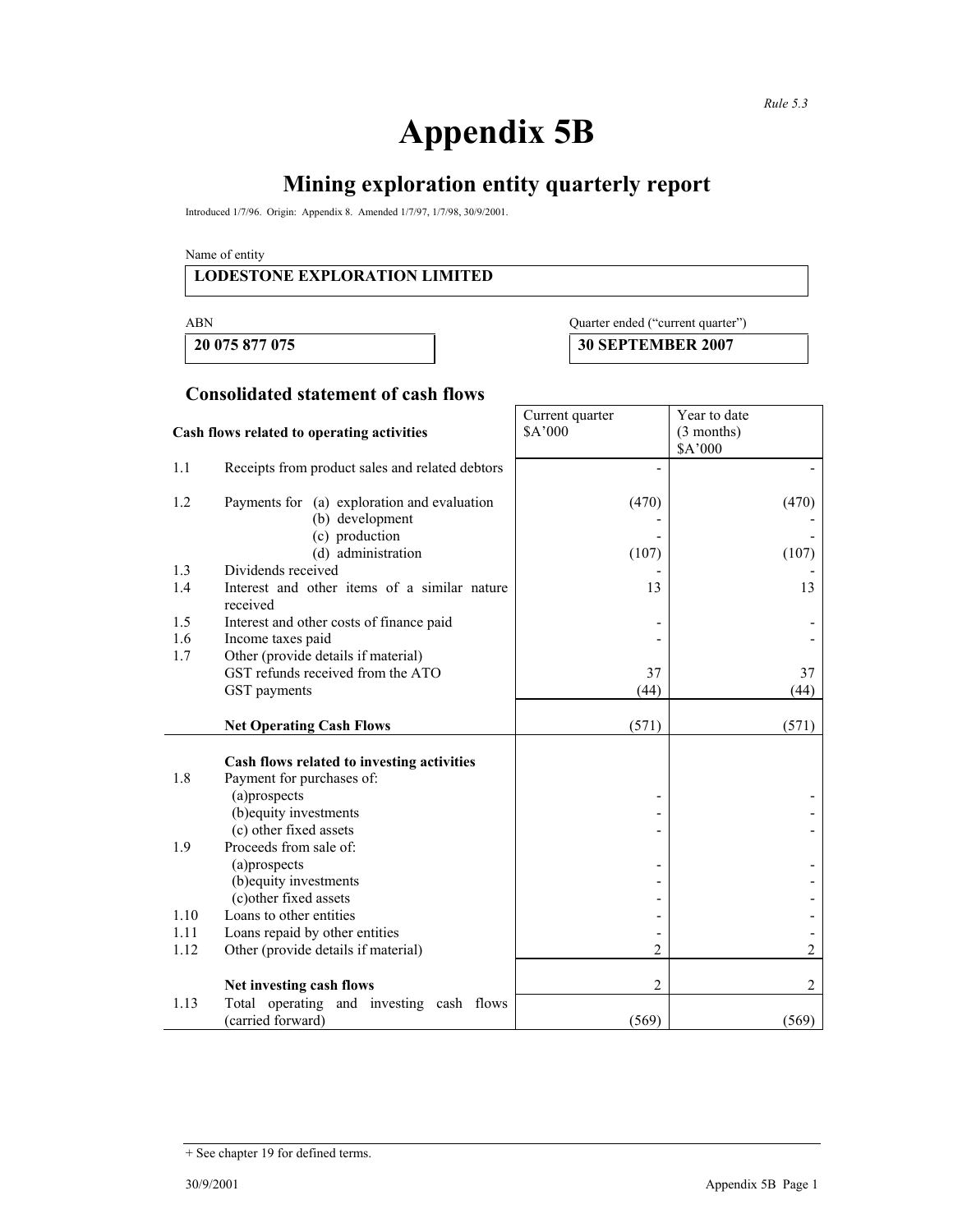| 1.13 | Total operating and investing cash flows      | (569) | (569) |
|------|-----------------------------------------------|-------|-------|
|      | (brought forward)                             |       |       |
|      |                                               |       |       |
|      | Cash flows related to financing activities    |       |       |
| 1.14 | Proceeds from issues of shares, options, etc. | ۰     |       |
| 1.15 | Proceeds from sale of forfeited shares        | -     |       |
| 1.16 | Proceeds from borrowings                      | -     |       |
| 1.17 | Repayment of borrowings                       |       |       |
| 1.18 | Dividends paid                                |       |       |
| 1.19 | Other $-$ Share issue costs                   |       |       |
|      | Net financing cash flows                      |       |       |
|      |                                               |       |       |
|      | Net increase (decrease) in cash held          | (569) | (569) |
| 1.20 | Cash at beginning of quarter/year to date     | 1,102 | 1,102 |
| 1.21 | Exchange rate adjustments to item 1.20        |       |       |
|      |                                               | 533   | 533   |
| 1.22 | Cash at end of quarter                        |       |       |

### **Payments to directors of the entity and associates of the directors Payments to related entities of the entity and associates of the related entities**

|      |                                                                  | Current quarter<br>\$A'000 |
|------|------------------------------------------------------------------|----------------------------|
| 1.23 | Aggregate amount of payments to the parties included in item 1.2 | 68                         |
| 1.24 | Aggregate amount of loans to the parties included in item 1.10   | Nil                        |

1.25 Explanation necessary for an understanding of the transactions

#### **Non-cash financing and investing activities**

2.1 Details of financing and investing transactions which have had a material effect on consolidated assets and liabilities but did not involve cash flows

Nil

2.2 Details of outlays made by other entities to establish or increase their share in projects in which the reporting entity has an interest

Nil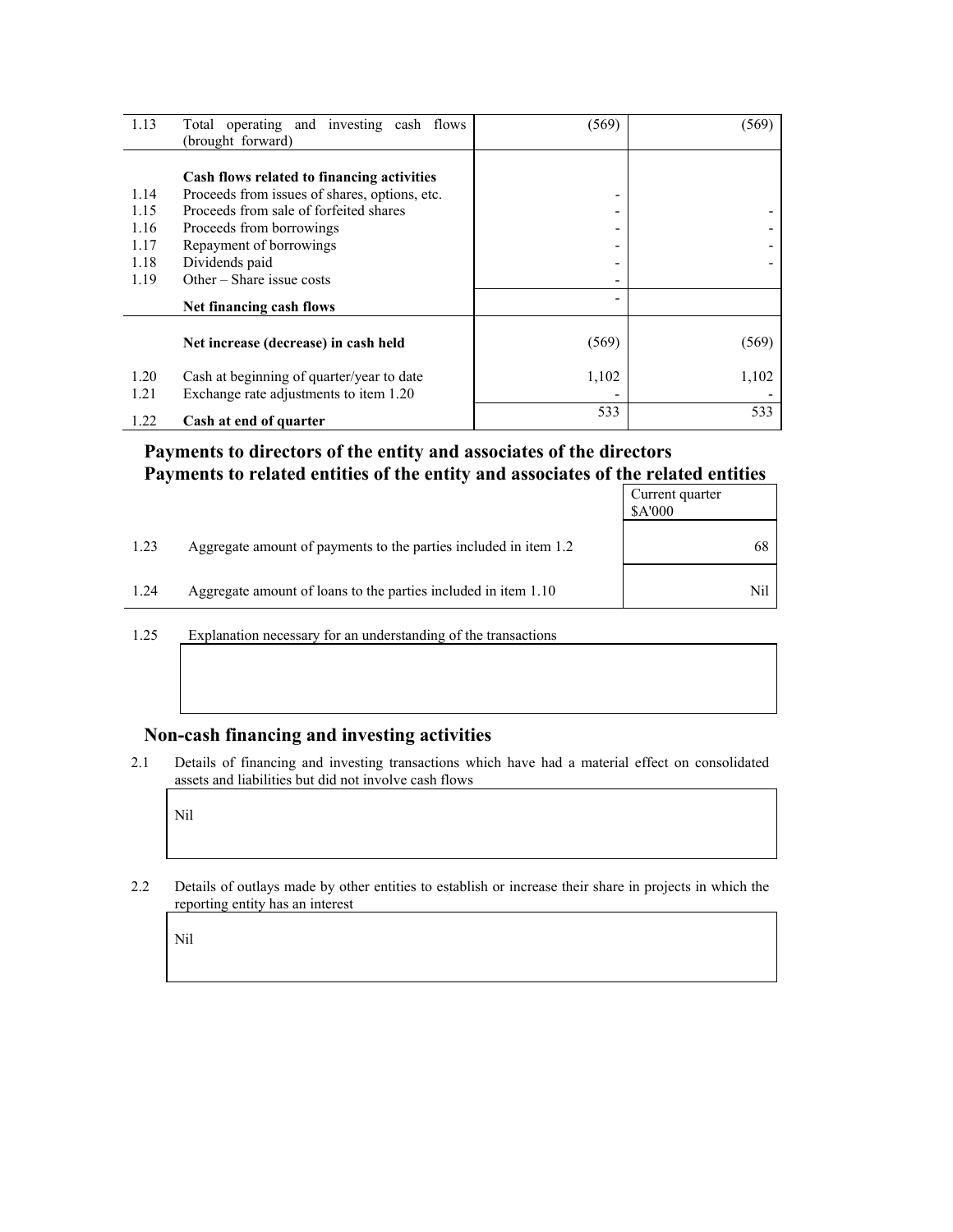# **Financing facilities available**

*Add notes as necessary for an understanding of the position.* 

|     |                             | Amount available<br>\$A'000 | Amount used<br>\$A'000 |
|-----|-----------------------------|-----------------------------|------------------------|
| 3.J | Loan facilities             | Nil                         | Nil                    |
| 3.2 | Credit standby arrangements | Nil                         | Nil                    |

## **Estimated cash outflows for next quarter**

|     | Total                      | 150            |
|-----|----------------------------|----------------|
| 4.2 | Development                |                |
|     |                            |                |
| 4.1 | Exploration and evaluation | \$A'000<br>150 |

# **Reconciliation of cash**

|     | Reconciliation of cash at the end of the quarter (as<br>shown in the consolidated statement of cash flows) to<br>the related items in the accounts is as follows. | Current quarter<br>\$A'000 | Previous quarter<br>\$A'000 |
|-----|-------------------------------------------------------------------------------------------------------------------------------------------------------------------|----------------------------|-----------------------------|
| 5.1 | Cash on hand and at bank                                                                                                                                          | 13                         |                             |
| 5.2 | Deposits at call                                                                                                                                                  | 520                        | 1,098                       |
| 5.3 | Bank overdraft                                                                                                                                                    |                            |                             |
| 5.4 | Other (provide details)                                                                                                                                           |                            |                             |
|     | <b>Total: cash at end of quarter (item 1.22)</b>                                                                                                                  | 533                        | 1,102                       |

### **Changes in interests in mining tenements**

|     |                                                                     | Tenement<br>reference | Nature of interest<br>(note (2))                           | Interest at<br>beginning<br>of quarter | Interest at<br>end of<br>quarter |
|-----|---------------------------------------------------------------------|-----------------------|------------------------------------------------------------|----------------------------------------|----------------------------------|
| 6.1 | Interests in mining<br>tenements relinquished,<br>reduced or lapsed | Nil                   |                                                            |                                        |                                  |
| 6.2 | Interests in mining<br>tenements acquired or<br>increased           | EL 3420               | Option to earn an initial 51%<br>equity in Karinya Project | Nil                                    | $51\%$ in<br>260sq kms           |

<sup>+</sup> See chapter 19 for defined terms.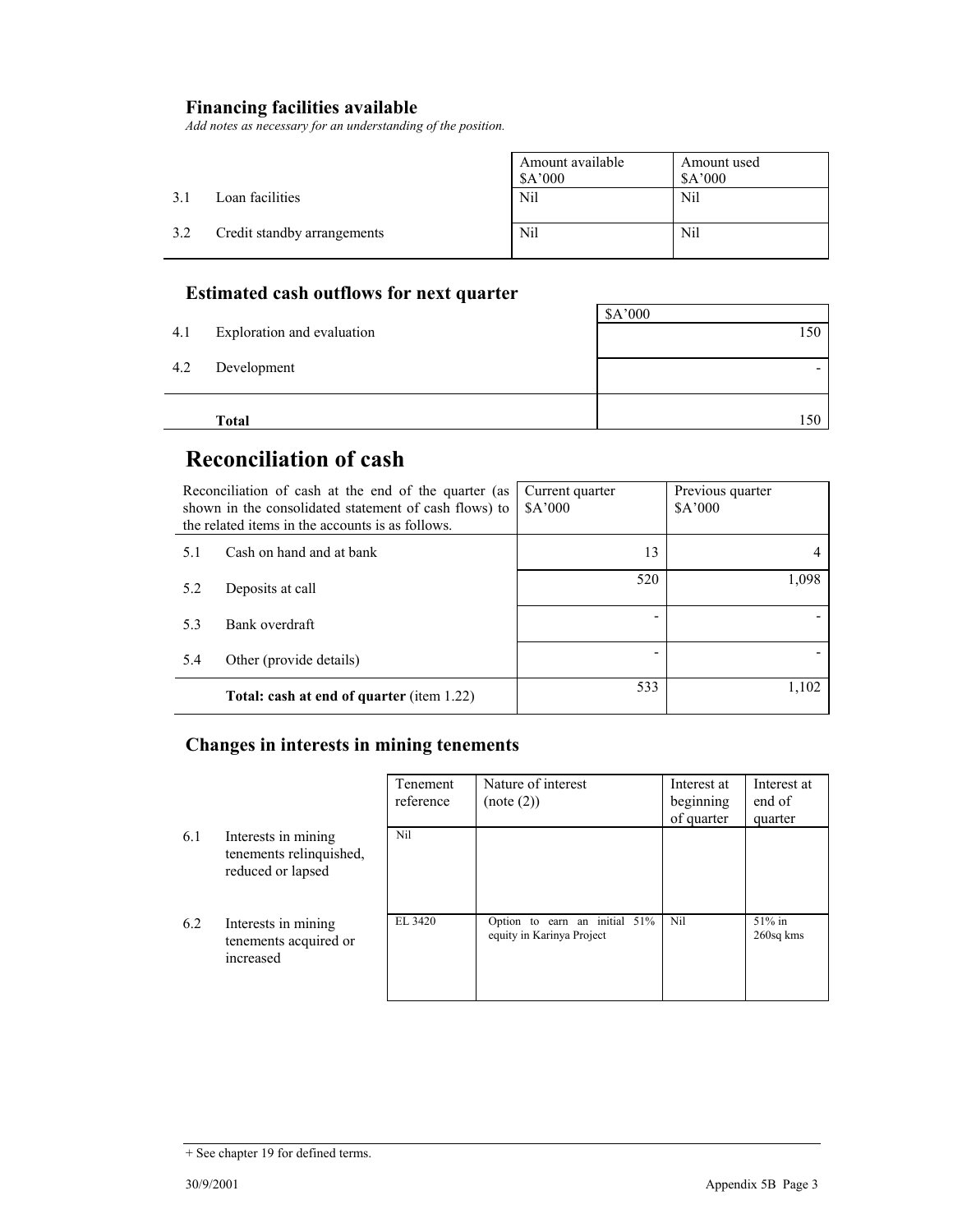#### **Issued and quoted securities at end of current quarter**

*Description includes rate of interest and any redemption or conversion rights together with prices and dates.* 

|      |                                         | Total number | Number quoted  | Issue price per<br>security (see note<br>$3)$ (cents) | Amount paid up per<br>security (see note 3)<br>(cents) |
|------|-----------------------------------------|--------------|----------------|-------------------------------------------------------|--------------------------------------------------------|
| 7.1  | Preference                              |              |                |                                                       |                                                        |
|      | <sup>+</sup> securities                 |              |                |                                                       |                                                        |
|      | (description)                           |              |                |                                                       |                                                        |
| 7.2  | Changes during                          |              |                |                                                       |                                                        |
|      | quarter                                 |              |                |                                                       |                                                        |
|      | (a) Increases                           |              |                |                                                       |                                                        |
|      | through issues                          |              |                |                                                       |                                                        |
|      | (b) Decreases                           |              |                |                                                       |                                                        |
|      | through returns of                      |              |                |                                                       |                                                        |
|      | capital, buy-backs,                     |              |                |                                                       |                                                        |
|      | redemptions                             |              |                |                                                       |                                                        |
| 7.3  | +Ordinary                               | 113,324,535  | 113,324,535    | Fully paid                                            | Fully paid                                             |
|      | securities                              |              |                |                                                       |                                                        |
| 7.4  | Changes during                          | N/A          |                |                                                       |                                                        |
|      | quarter                                 |              |                |                                                       |                                                        |
|      | (a) Increases<br>through issues         |              |                |                                                       |                                                        |
|      | (b) Decreases                           |              |                |                                                       |                                                        |
|      | through returns of                      |              |                |                                                       |                                                        |
|      | capital, buy-backs                      |              |                |                                                       |                                                        |
|      | (c) Increase                            |              |                |                                                       |                                                        |
|      | through options                         |              |                |                                                       |                                                        |
|      | exercised                               |              |                |                                                       |                                                        |
| 7.5  | <sup>+</sup> Convertible debt           | N/A          |                |                                                       |                                                        |
|      | securities                              |              |                |                                                       |                                                        |
|      | (description)                           |              |                |                                                       |                                                        |
| 7.6  | Changes during                          |              |                |                                                       |                                                        |
|      | quarter                                 |              |                |                                                       |                                                        |
|      | (a) Increases<br>through issues         |              |                |                                                       |                                                        |
|      | (b) Decreases                           |              |                |                                                       |                                                        |
|      | through securities                      |              |                |                                                       |                                                        |
|      | matured, converted                      |              |                |                                                       |                                                        |
| 7.7  | <b>Options</b>                          |              |                | Exercise price                                        | Expiry date                                            |
|      | (description and                        |              |                |                                                       |                                                        |
|      | conversion factor)                      | 30,934,634   | 30,934,634     | 5 cents                                               | 21/07/08                                               |
|      |                                         | 501,000      |                | 20 cents                                              | 27/01/11                                               |
| 7.8  | Issued during                           | $\rm N/A$    |                |                                                       |                                                        |
|      | quarter                                 |              |                |                                                       |                                                        |
| 7.9  | <b>Exercised</b> during                 | $\rm N/A$    |                |                                                       |                                                        |
|      | quarter                                 |              |                |                                                       |                                                        |
| 7.10 | <b>Expired</b> during                   | 800,000      | $\overline{a}$ | 30 cents                                              | 30/09/07                                               |
|      | quarter                                 |              |                |                                                       |                                                        |
| 7.11 | <b>Debentures</b>                       | N/A          |                |                                                       |                                                        |
| 7.12 | (totals only)                           | $\rm N/A$    |                |                                                       |                                                        |
|      | <b>Unsecured notes</b><br>(totals only) |              |                |                                                       |                                                        |